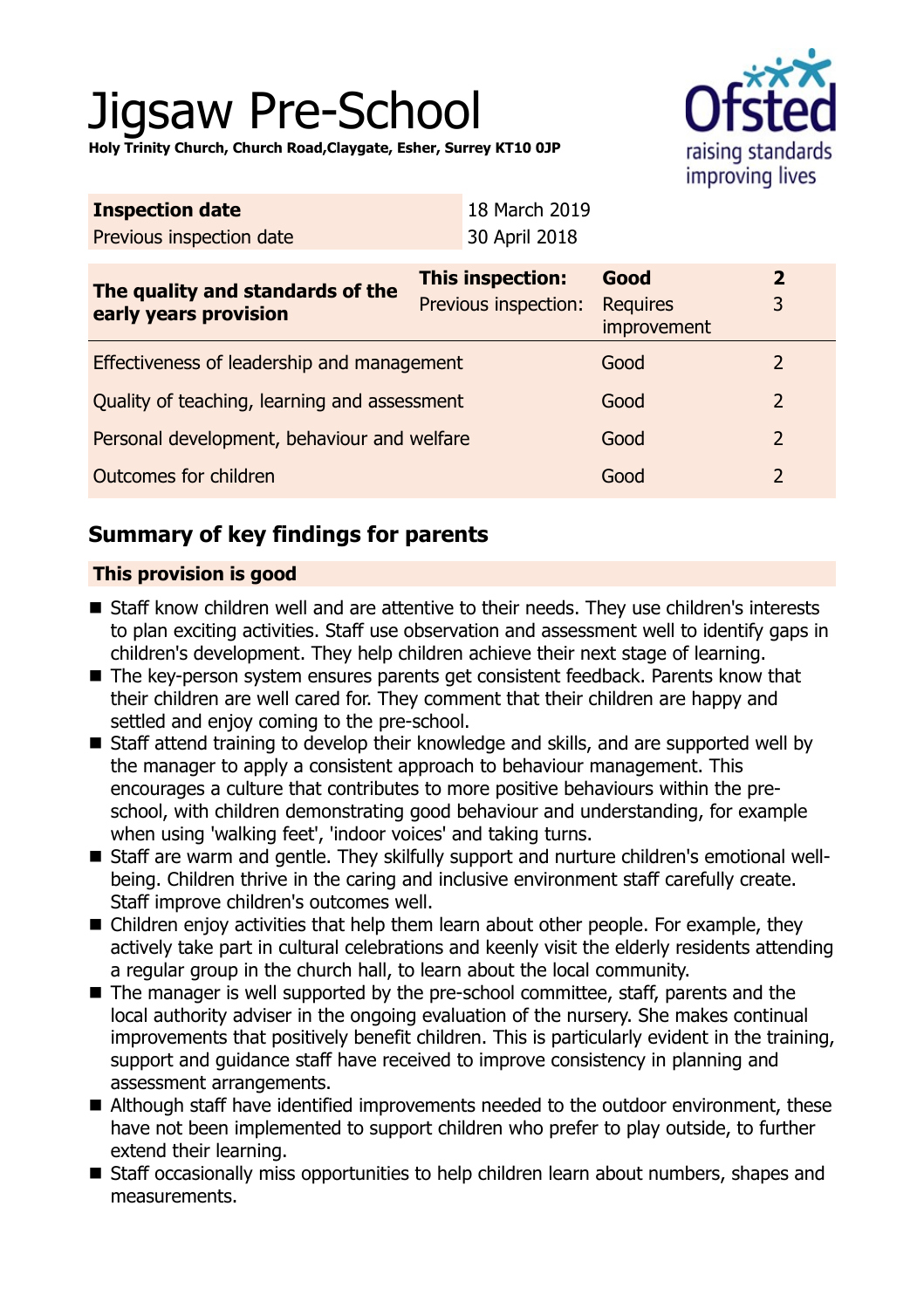## **What the setting needs to do to improve further**

## **To further improve the quality of the early years provision the provider should:**

- $\blacksquare$  review and enhance the provision for outdoor play in order to consistently provide a wide range of stimulating and challenging learning opportunities for children who prefer to learn outside
- make the most of opportunities to support children's knowledge and understanding of mathematics.

### **Inspection activities**

- $\blacksquare$  The inspector observed the quality of teaching and jointly evaluated an activity with the manager.
- The inspector observed different activities, including outdoor learning, and assessed the impact this had on children's learning.
- The inspector looked at a selection of policies, children's records and documents relating to the suitability of staff. She discussed self-evaluation with the manager.
- $\blacksquare$  The inspector spoke to parents, staff and children to gather their views.

#### **Inspector** Joanne Allen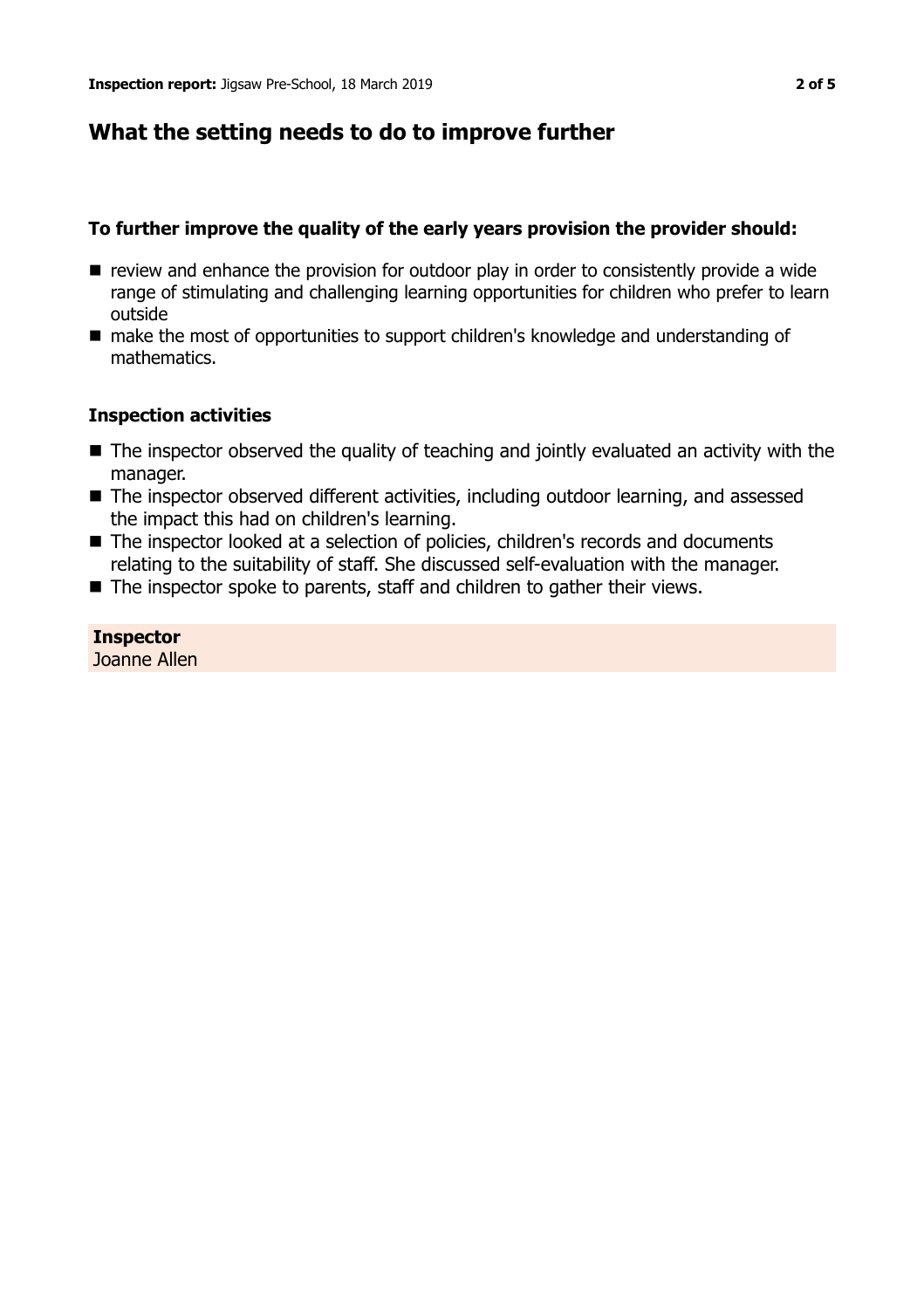## **Inspection findings**

## **Effectiveness of leadership and management is good**

Safeguarding is effective. Staff have a clear understanding of the procedures to follow if they have any welfare concerns about a child in their care. Recruitment and vetting processes are thorough. The manager and her team have successfully addressed all the actions from the previous inspection. They discuss and monitor the effectiveness of the pre-school well and evaluate their progress at regular staff meetings. The manager regularly revisits action plans to drive improvement across the pre-school. There is a regular timetable of staff supervision and appraisal. This gives opportunities for professional development that are relevant and targeted for individual staff members. The manager closely monitors children's progress to identify any gaps in their learning and help them make the best possible progress. Staff form effective partnerships with a range of professionals and other providers. They work closely together to provide consistent care and support for children.

## **Quality of teaching, learning and assessment is good**

Staff assess children's achievements and know their key children well. They provide parents with regular assessments of their children's learning and development. Children have positive attitudes to learning and play well together. For example, they purposefully use different construction tools to build models. Children create imaginative and detailed pictures using paint and different materials and show their work to staff, who praise them for their good achievement. Staff promote children's early writing and literacy skills very well. For example, they guide children to form the letters of their name and give focused support to help children link letters to the sounds that they represent. Staff promote children's good communication and language skills. They encourage younger children to repeat words back to them to help increase their vocabulary. They ask a range of challenging questions to support children's imaginative play when they use play dough to make 'cakes', 'pasta' and 'sausages'.

### **Personal development, behaviour and welfare are good**

Children arrive happily at pre-school and immediately explore their surroundings with interest. Staff are good role models and promote respect and tolerance towards others. Children's behaviour is good. Staff have established good routines to support children's independence. For example, children sit together to share healthy meals and are encouraged to do things for themselves, such as helping themselves to water and snacks. Staff help children to learn about leading an active lifestyle. They encourage children to run, jump and stop as they play outdoors. Children successfully manoeuvre bicycles and ride-on cars.

### **Outcomes for children are good**

All children achieve well and any gaps in their learning are closing. Young children learn to handle toys with care and to socialise with others. Older children are self-assured and talk enthusiastically to staff and visitors about what they are doing. Children who speak English as an additional language make steady progress alongside their peers. They become fluent communicators and complete age-appropriate tasks. All children gain skills to prepare for their future learning, including moving on to school.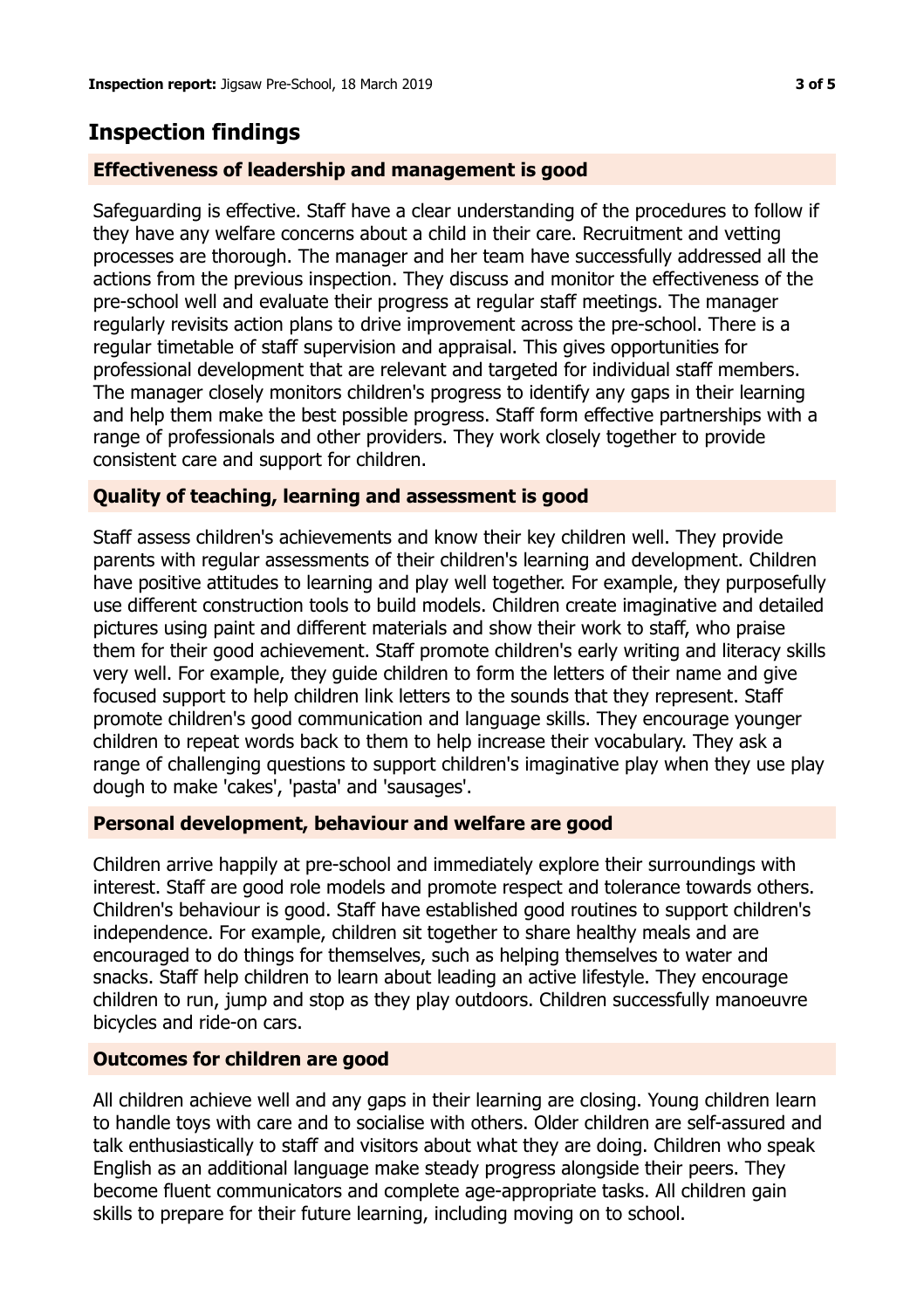## **Setting details**

| Unique reference number                             | 122446                             |
|-----------------------------------------------------|------------------------------------|
| <b>Local authority</b>                              | Surrey                             |
| <b>Inspection number</b>                            | 10089383                           |
| <b>Type of provision</b>                            | Childcare on non-domestic premises |
| <b>Registers</b>                                    | Early Years Register               |
| Day care type                                       | Full day care                      |
| <b>Age range of children</b>                        | $2 - 4$                            |
| <b>Total number of places</b>                       | 40                                 |
| Number of children on roll                          | 36                                 |
| <b>Name of registered person</b>                    | Jigsaw Pre-School Committee        |
| <b>Registered person unique</b><br>reference number | RP910009                           |
| Date of previous inspection                         | 30 April 2018                      |
| <b>Telephone number</b>                             | 01372 463603                       |

Jigsaw Pre-School registered in 1999. It operates from the Holy Trinity Church in Claygate, Surrey. The setting is open on Monday, Wednesday and Thursday from 9am to 2.50pm, and on Tuesday and Friday from 9am to 1.30pm, during term time only. There are seven members of staff, six of whom hold a relevant early years qualification. The setting receives funding for children aged three and four years.

This inspection was carried out by Ofsted under sections 49 and 50 of the Childcare Act 2006 on the quality and standards of provision that is registered on the Early Years Register. The registered person must ensure that this provision complies with the statutory framework for children's learning, development and care, known as the early years foundation stage.

Any complaints about the inspection or the report should be made following the procedures set out in the quidance *Complaints procedure: raising concerns and making* complaints about Ofsted, which is available from Ofsted's website: www.ofsted.gov.uk. If you would like Ofsted to send you a copy of the guidance, please telephone 0300 123 4234, or email [enquiries@ofsted.gov.uk.](mailto:enquiries@ofsted.gov.uk)